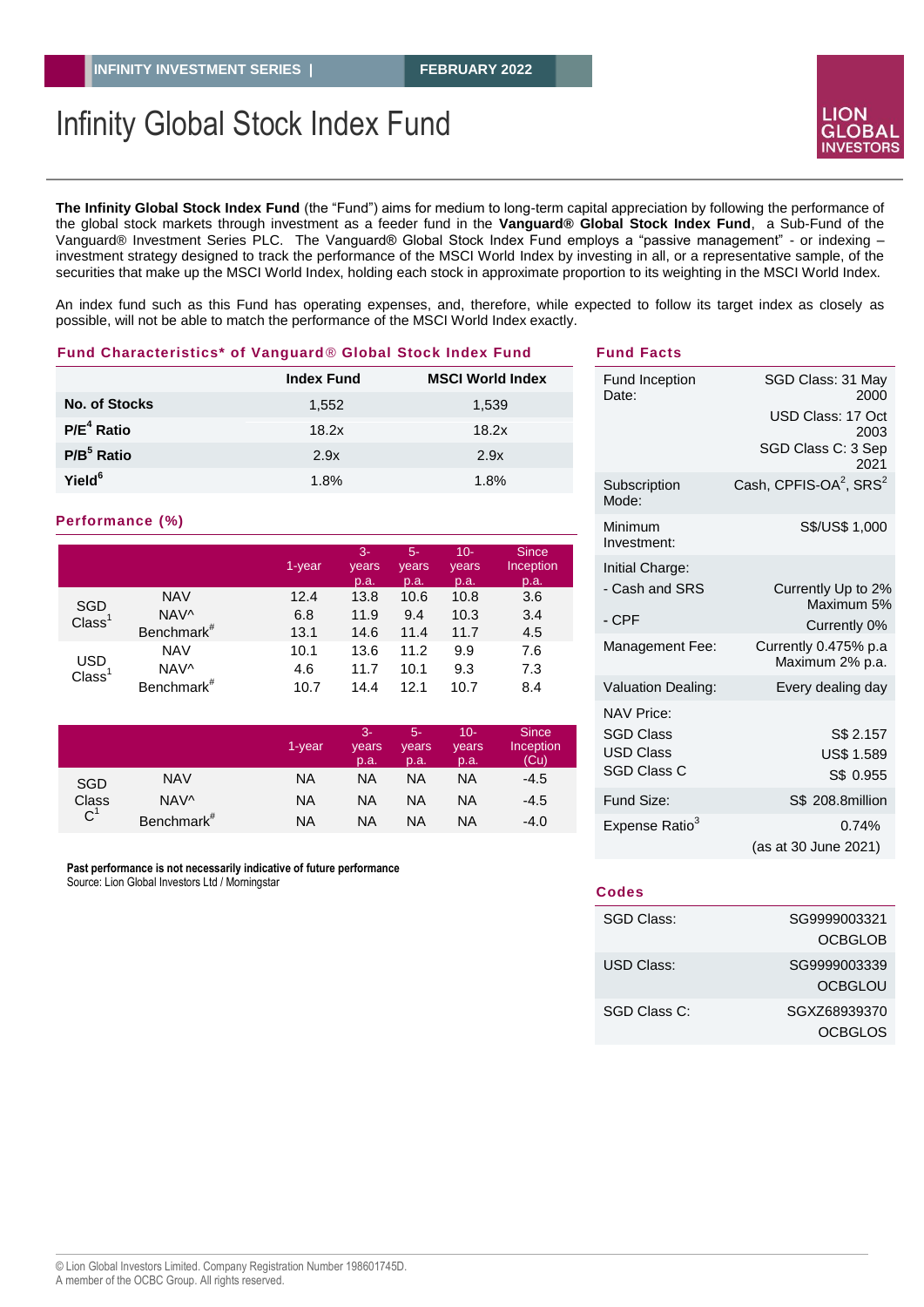

#### **Country Allocation\* (% of NAV)**



### **Sector Allocation\* (% of NAV)**



#### **Top 10 Holdings\* (% of NAV)**

| Apple Inc.                | 4.6 |
|---------------------------|-----|
| Microsoft Corp.           | 3.6 |
| Alphabet Inc.             | 2.7 |
| Amazon.com Inc.           | 2.4 |
| Tesla Inc.                | 12  |
| <b>NVIDIA Corp.</b>       | 1.0 |
| Meta Platforms Inc        | 0.9 |
| UnitedHealth Group Inc.   | 0.8 |
| Johnson & Johnson         | 0.7 |
| <b>Berkshire Hathaway</b> | 07  |
|                           |     |

\* Source: Vanguard® Global Stock Index Fund. # Benchmark: MSCI World Index. (In respective fund's

Currency)

NAV: Figures include Initial Charge.

Returns based on single pricing. Return periods longer than 1 year are annualised. Dividends are reinvested net of all charges payable upon reinvestment and in respective share class currency terms.

<sup>2</sup> CPFIS Ordinary Account ("CPFIS-OA") and Supplementary Retirement Scheme ("SRS") monies may be used to purchase SGD Class Units only.

- 3 The above Expense Ratio incorporates the Vanguard® Global Stock Index Fund expense ratio of 0.18%. Note there may also be charges payable by the Fund to Vanguard® Global Stock Index Fund. Please refer to the prospectus for details.
- 4 P/E – Price-Earnings Ratio
- 5 P/B Price-To-Book Ratio 6
- Past payout yields and payments do not represent future payout yields and payments.

Distribution of income and net capital gains will be at the Manager's sole discretion in accordance with the deed of trust constituting the Fund. Any distributions will reduce the net asset value of the Fund. The above is based on information available as of 28 February 2022, unless otherwise stated. Securities referenced are not intended as recommendations to buy or sell securities. Opinions and estimates constitute our judgment and along with other portfolio data, are subject to change without notice.

For further detailed income statistics, please visit www.lionglobalinvestors.com